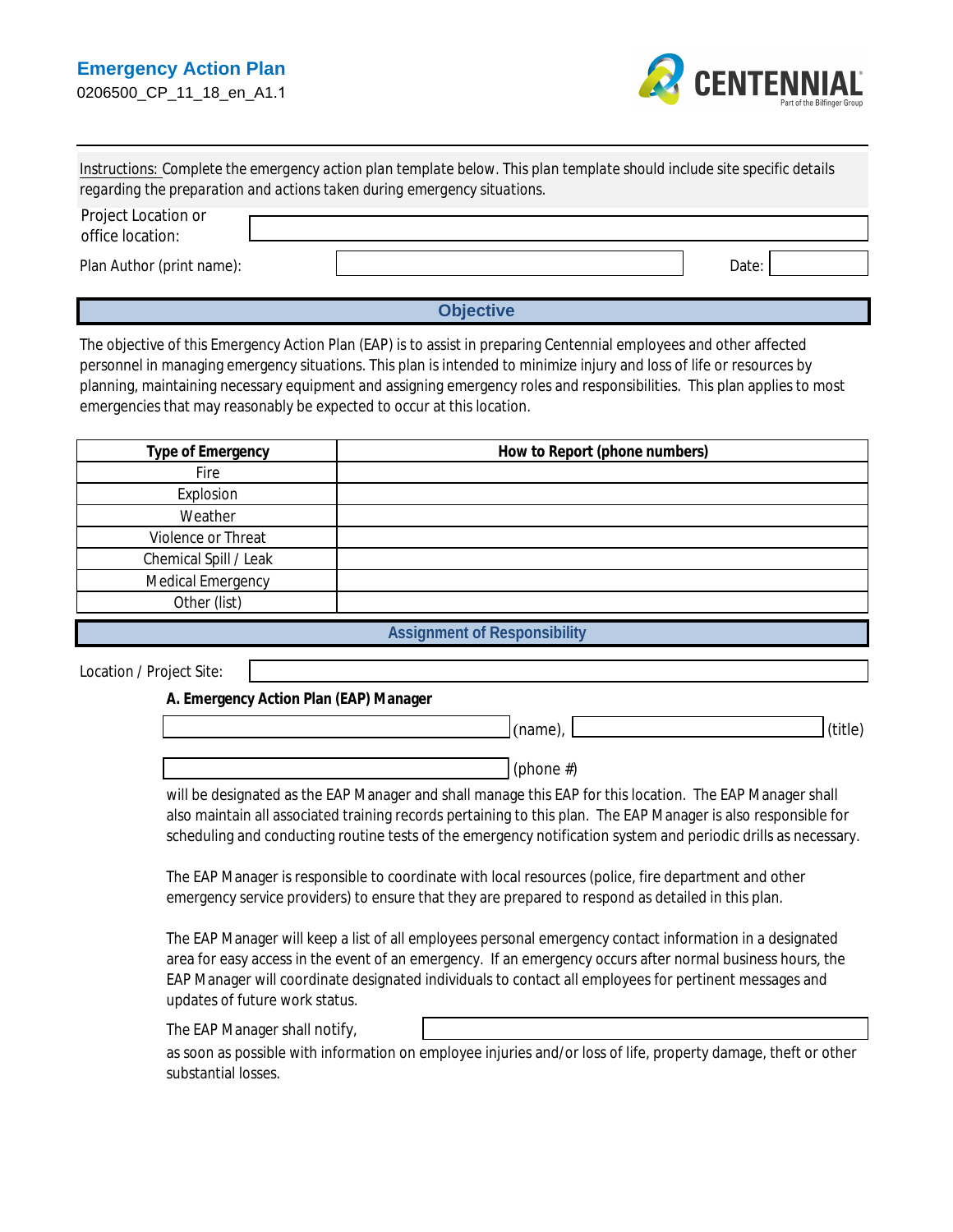# **B. Emergency Action Plan (EAP) Coordinators**

Emergency plan coordinators are responsible for coordinating the procedures of this plan in their designated areas of responsibility. Emergency plan coordinators will account for employees under their supervision/responsibility after an evacuation has occurred and assist those who need additional help to evacuate.

In the event of an emergency situation, the emergency plan coordinator will ensure that all employees are notified as soon as possible using the building alarm system (or designated alarm system).

| <b>Project Location / Work</b><br><b>Area</b> | <b>Coordinator Name &amp;</b><br><b>Position</b> | <b>Phone Number</b> | <b>Alternate Coordinator</b> | <b>Phone</b><br>number |
|-----------------------------------------------|--------------------------------------------------|---------------------|------------------------------|------------------------|
|                                               |                                                  |                     |                              |                        |
|                                               |                                                  |                     |                              |                        |
|                                               |                                                  |                     |                              |                        |
|                                               |                                                  |                     |                              |                        |
|                                               |                                                  |                     |                              |                        |
|                                               |                                                  |                     |                              |                        |

The emergency plan coordinators for this location are as follows:

## **Plan Implementation**

#### **A. Evacuation Routes**

Evacuation route maps shall be posted in designated work areas and primary arterial passageways within the facility. The following information is to be marked or indicated on evacuation maps:

- Emergency exits
- Primary and secondary evacuation routes
- Locations of fire extinguishers
- Fire alarm pull stations
- Assembly/rally locations

In the event of an emergency requiring evacuation, the emergency plan coordinator will sound the alarm and provide instructions for evacuation. The alarm system shall provide warning for necessary emergency action. The alarm shall be capable of being perceived above ambient noise or light levels of noise. The alarms used for different actions should be distinctive and might include horn blasts, sirens or even public address systems.

All employees will immediately evacuate the building to the designated assembly area for accountability.

The employee alarm system that has been established for this facility is as follows: (Explain in detail the method of alarm that will be used to alert employees in the event of a fire or other type of emergency)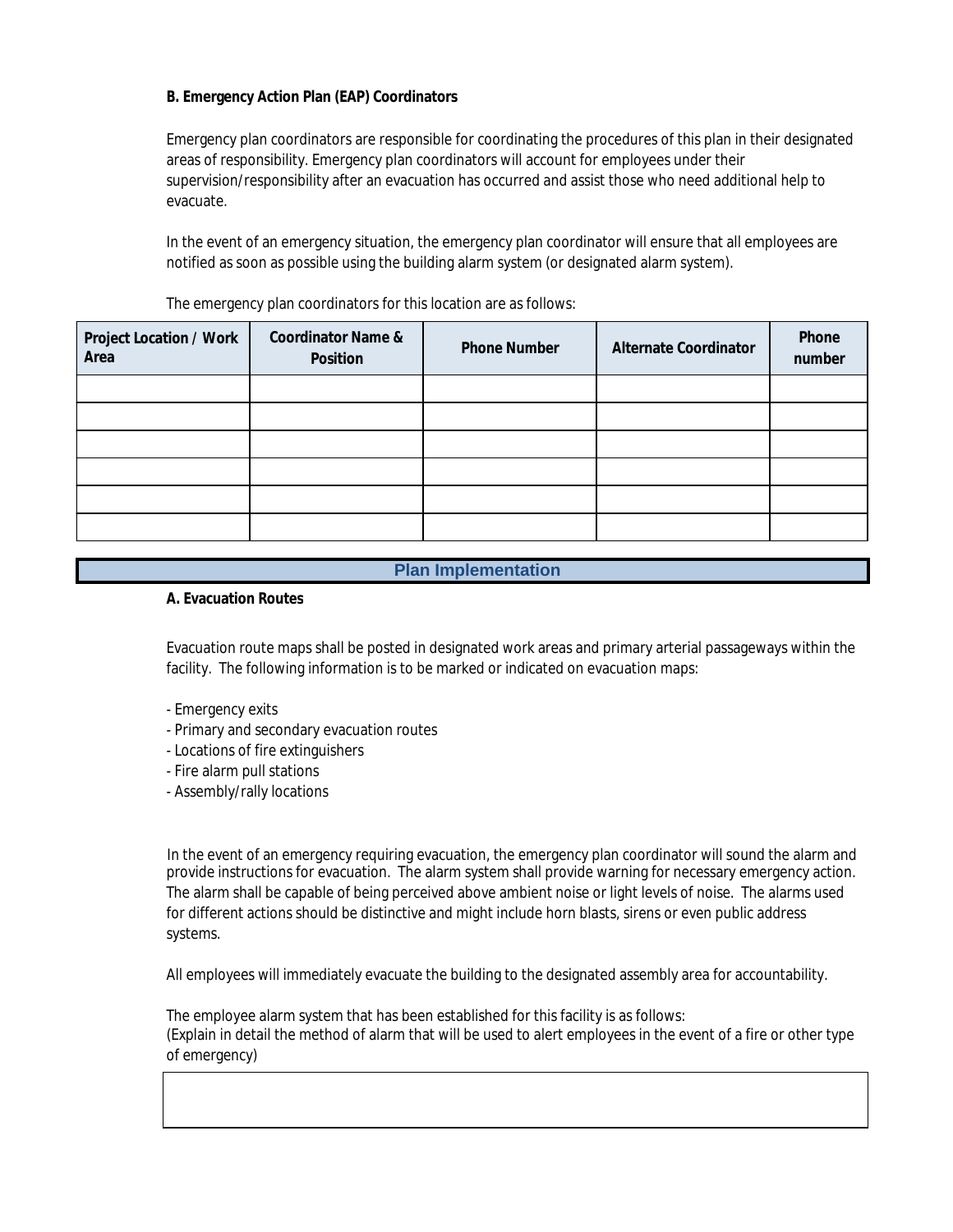# Note: A copy of the facility evacuation plan / routes shall be attached to this plan.

The assembly area(s) for this location is:

| <b>Primary Assembly Location</b> | <b>Alternate Assembly Location</b> |
|----------------------------------|------------------------------------|
|                                  |                                    |
|                                  |                                    |
|                                  |                                    |
|                                  |                                    |
|                                  |                                    |

All affected personnel will be trained on evacuation procedures upon initial hire, annually and whenever there is a change to this EAP.

In the event that evacuation of the premises is necessary, some items may need to be secured to prevent further detriment to the facility and personnel (such as securing confidential/irreplaceable records or shutting down equipment). Only the following individuals may remain in the building for the prescribed amount of time to secure the property and equipment they have been assigned. Each of the following individuals has been trained in their responsibilities and limitations for their assigned role including when to abandon the operation or task.

In no instance is a person to jeopardize himself/herself or others to secure records or other items if so doing would threaten his or her safety or life.

| <b>Name</b> | <b>Property / Equipment to</b><br>be Secured | <b>Location of Property /</b><br><b>Equipment</b> | <b>Estimated Time to</b><br><b>Complete</b> |
|-------------|----------------------------------------------|---------------------------------------------------|---------------------------------------------|
|             |                                              |                                                   |                                             |
|             |                                              |                                                   |                                             |
|             |                                              |                                                   |                                             |
|             |                                              |                                                   |                                             |
|             |                                              |                                                   |                                             |
|             |                                              |                                                   |                                             |

## **B. Accounting for Personnel After Evacuation**

Once an evacuation has occurred, EAP Coordinators will take accountability at the assembly area or alternate assembly area for personnel under their supervision/responsibility and report accounted/unaccounted employees to the EAP Manager.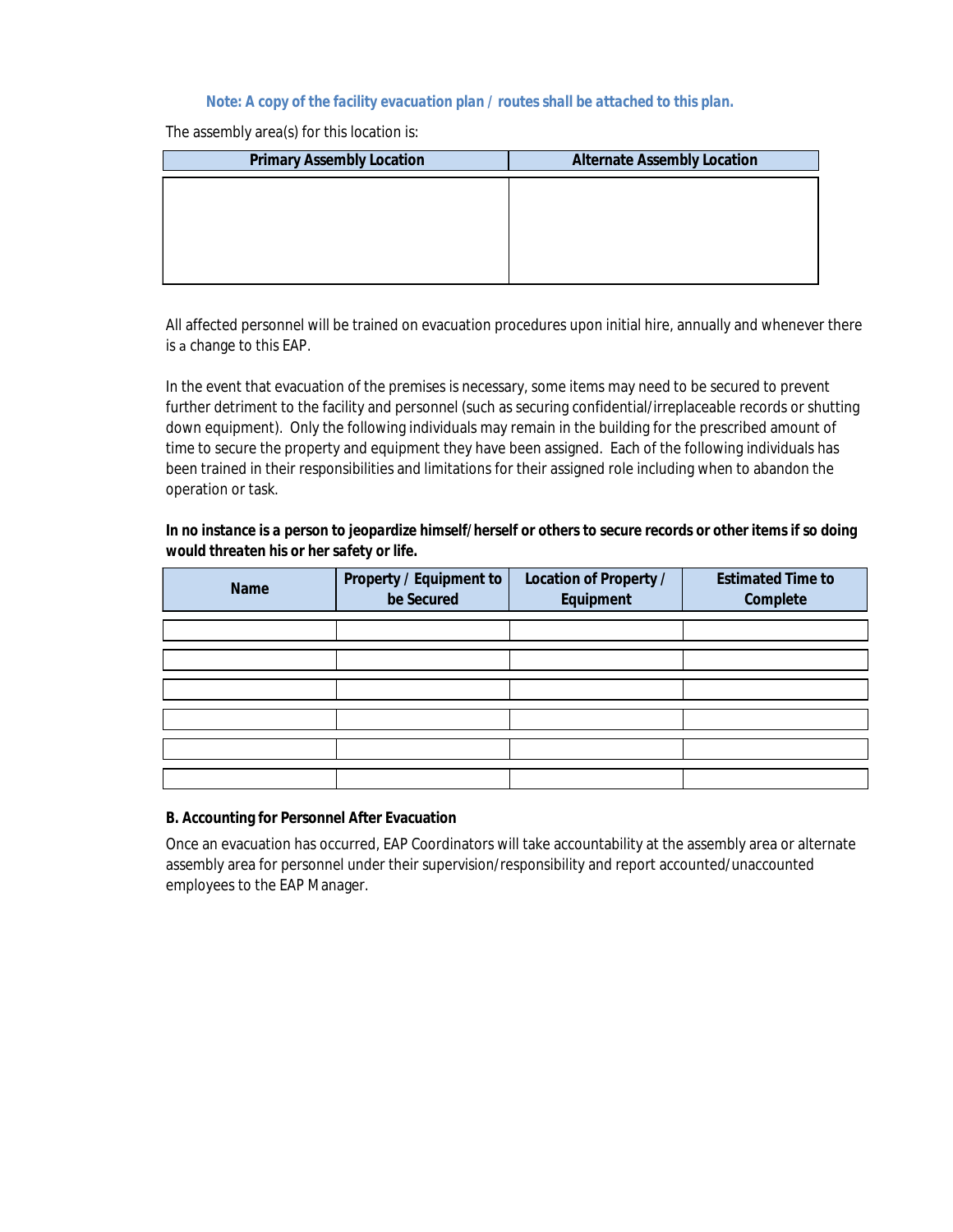## C. Shelter-In-Place (SIP)

Sometimes Shelter in Place is used for emergencies for weather-related incidents such as hurricanes and tornados. Also, if there is an emergency in or near the building such as a gas leak or active shooter, remaining in place is safer.

- In case of a weather-related incident, a basement is the best place to seek shelter. If there is no basement, seek an interior hall or room away from windows

- Wait for signal from EAP Manager or EAP Coordinator to exit the SIP location or facility

- Employees will be trained in the best type of shelter to seek in these situations for each location

- Communication for Shelter in Place may be communicated via public address system or text message. A general alert (such as siren) will not be used in this type of situation

# D. Fire

Under no circumstances is a Centennial employee to attempt to fight a fire that is past the incipient stage (that which can be put out with a portable fire extinguisher) nor shall any employee attempt to enter a burning building to conduct search and rescue. These actions shall be left to emergency service professionals who have the necessary training, equipment and experience. Untrained individuals may endanger themselves and/or those they are attempting to rescue.

- Remove anyone in immediate danger.

- Once an employee is alerted to the fire danger, he/she will go to the nearest exit, activate the fire alarm (if present), exit the building according to the emergency action plan and proceed directly to the designated assembly point.

- Confine the fire to the room/area by closing the door(s) to the area where the fire is located and by ensuring all doors leading to the main hallways are closed.

- Attempt to extinguish the fire only if you have received training on the use of portable fire extinguishers, the fire is in its beginning stage and it can be extinguished safely.

- Disabled and non-ambulatory (unable to walk personnel) should request assistance from those nearest to them. Advise the Fire Department or Security of personnel trapped who may require assistance to evacuate.

## **E. Rescue and Medical Duties**

It may become necessary in an emergency to respond and perform some specified (limited) medical duties, including first-aid treatment. All employees assigned to perform such duties will have been properly trained and equipped to carry out their assigned responsibilities properly and safely.

| Primary Responders (name) | <b>Secondary Responders (name)</b> |  |
|---------------------------|------------------------------------|--|
|                           |                                    |  |
|                           |                                    |  |
|                           |                                    |  |
|                           |                                    |  |
|                           |                                    |  |
|                           |                                    |  |
|                           |                                    |  |
|                           |                                    |  |

List of primary and secondary responders: